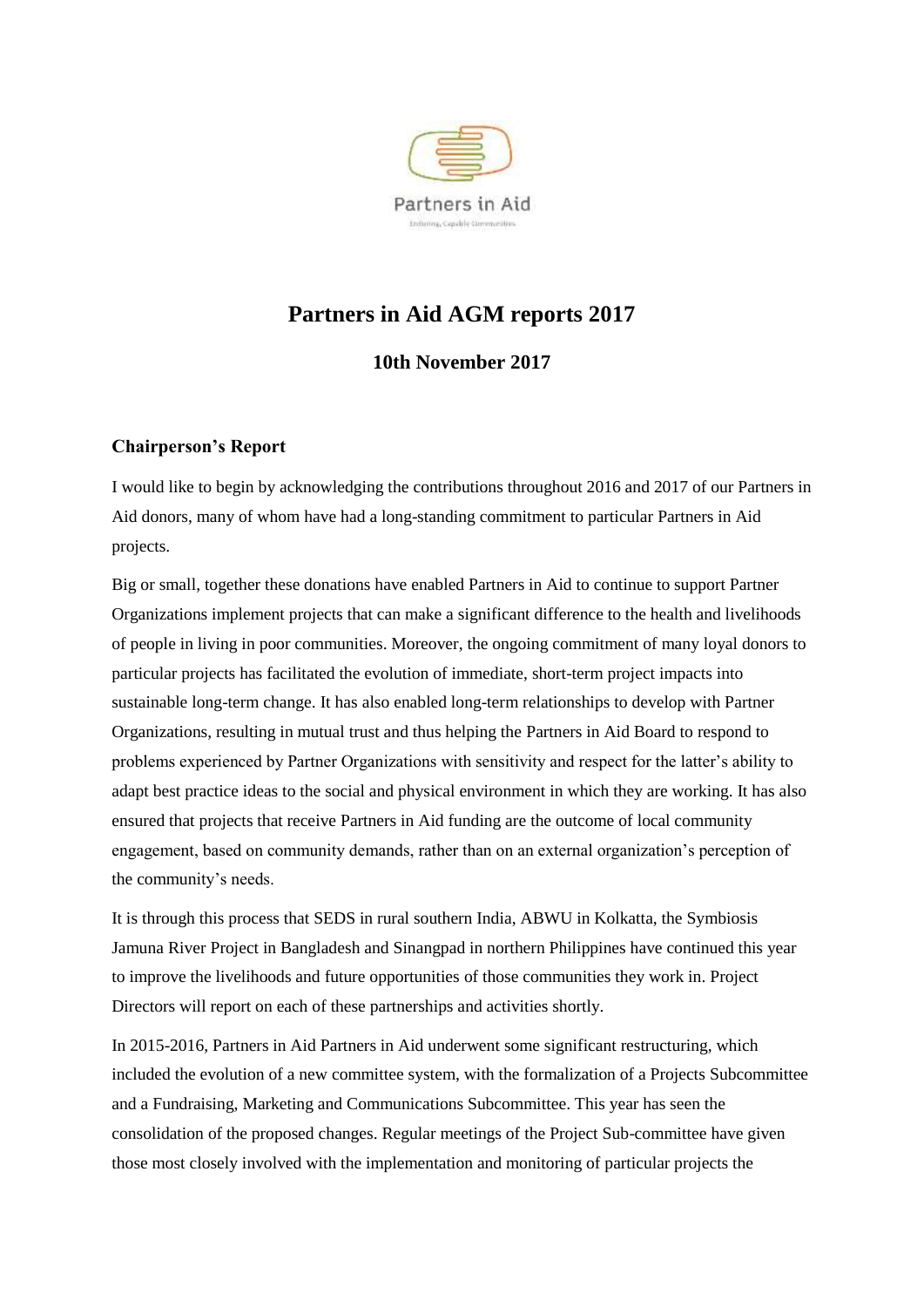opportunity to discuss in more depth project strategies and the outcomes of monitoring visits. This helps to ensure that donors' money is continuing to result in the most effective and sustainable project benefits for children, families and communities possible. Similarly, the meetings of members of the Fundraising, Marketing and Communications Subcommittee have resulted in a number of ideas which can be explored with a view to increasing awareness of the work of Partners in Aid, and hopefully expanding our donor base. New ways of raising money are also being considered. While our income this year has remained steady, and administrations costs continuing to well under 15%, the costs for our Partner Organizations of maintaining their projects continues increasing in parallel to a number of global trends. Increased Partners in Aid income will be important if we are to maintain and expand the contribution that we are currently making to community development abroad.

Some time has also been spent by Board members finalizing policy and procedure documents to ensure that they are consistent in all respects with the Code of Conduct of ACFID, of which Partners in Aid is a member. ACFID aims to 'lead and unite its members in action for a just, equitable and sustainable world', and its Code sets guidelines for achieving this. As a result of changes ACFID announced to this Code in July this year, some minor changes still need to be made to our policies and procedures to bring them into line with the new requirements. It is anticipated this process will be finished in January 2018.

All revised policies and procedures will then be made available to anyone interested via the net.

One very important change with respect to Partners in Aid regulation is the development of a new constitution to be voted on today. Special thanks are due to Jonathan Kneebone who volunteered his legal services to write the new constitution.

I'd like to acknowledge members of the Board for their work this year: Lyn and Ian Pickering who provide and maintain our registered office at their home, who handle so many of the incoming phone queries and who have been instrumental in major fundraising activities; Andrea Pickering our reliable and hardworking Treasurer; Graham Moore diligent and thorough secretary, and Kristin Aitken who consistently produces a newsletter, and maintains our website. The work of Sub-committee members who are not on the Board must also be acknowledged, including Anne-Marie Maltby and Glenys and Roger Hughes all of who were board member for over 15 years, and continue to make an invaluable contribution to the Projects Subcommittee. The resignation of Amanda Stone due to the pressure of her mayoral duties was a serious loss to the Board this year, but we have been very grateful that she has found time to continue as Project Co-ordinator on the SEDS Project.

Finally, like past Chairpersons, I would like to end by saying thank you to all our donors and supporters. We and our partners couldn't assist those thousands of people and communities each year without your generous support.

Cecily Neil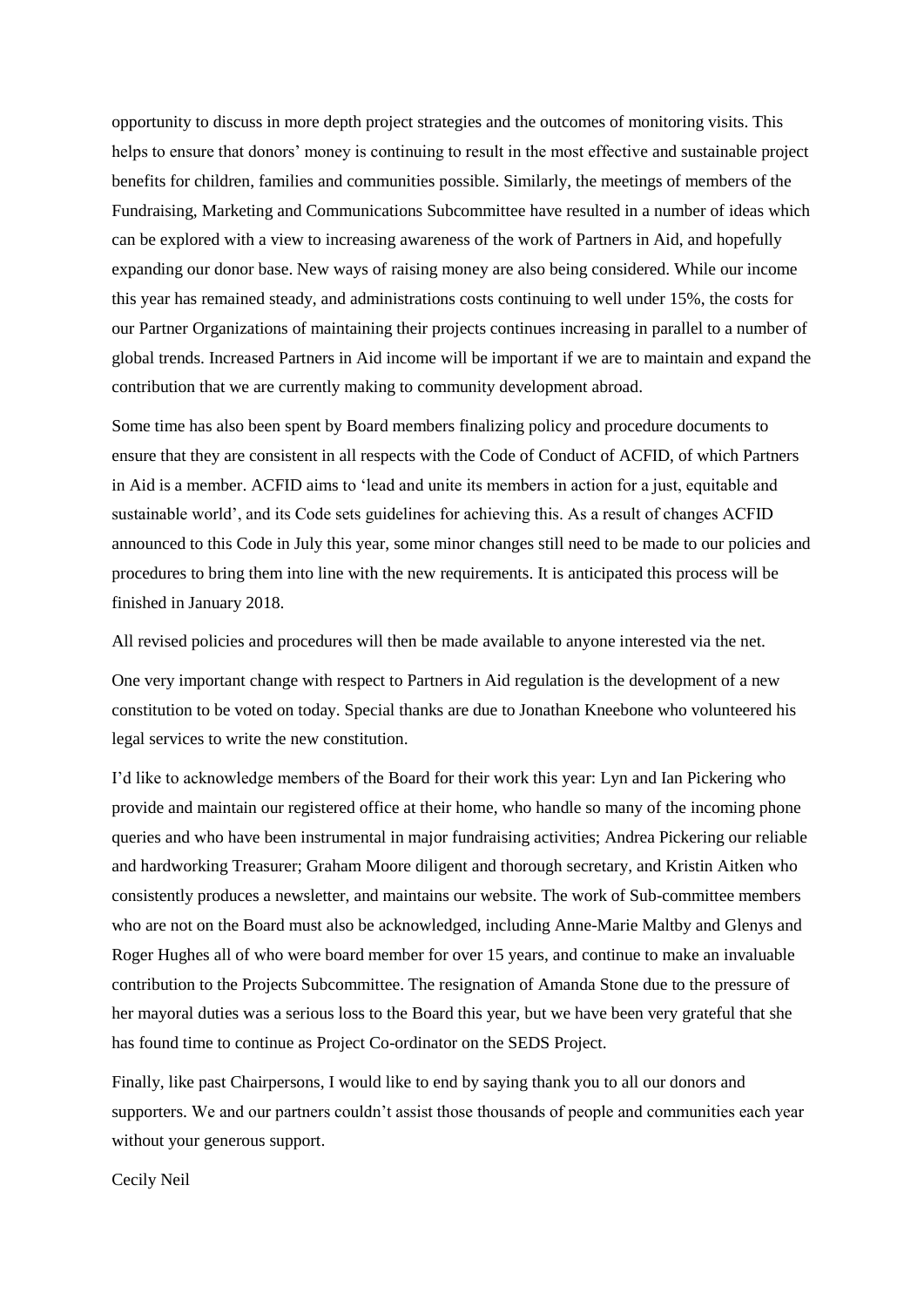Chair

**Partner: All Bengal Womens Union**

#### **Main Activities:**

ABWU is an Indian NGO which provides broad ranging support for women and girls. Our partnership provides assistance for girls in the Children's Home and the After Care Home who are generally from abusive and/or extremely destitute backgrounds. Our support is primarily through sponsorship and funding for vocational training.

------------------------------------------------------

#### **Cutting, Tailoring and Knitting Project**

At the moment, this is the only vocational training that we support. This project has been invaluable for the girls as they learn skills which will be important in the future for family life and potentially provide employment. We have been funding this project for 22 years and, although a small amount is raised from the sale of produced items, it does not have the potential to become self-sufficient. Without our commitment to this project, ABWU would find it difficult to continue with it.

#### **Sponsorship**

Sponsorship is needed to subsidise the very small amount received from the Indian Government and their own fund raising. It allows ABWU to provide things such as counselling and remedial education.

#### **Main Outcomes:**

#### **Cutting, Tailoring and Knitting Project**

Approximately ten girls were trained in the tailoring section and three in the knitting section throughout the 2016/17 year – these numbers vary depending on the school year. It appears that this project is slowly becoming redundant. ABWU reports that most of their girls are pursuing higher education so they are not able to increase the number of trainees. They also feel that the girls are more interested in joining house-keeping training in hospitals and hotels as these provide employment after only three months of training.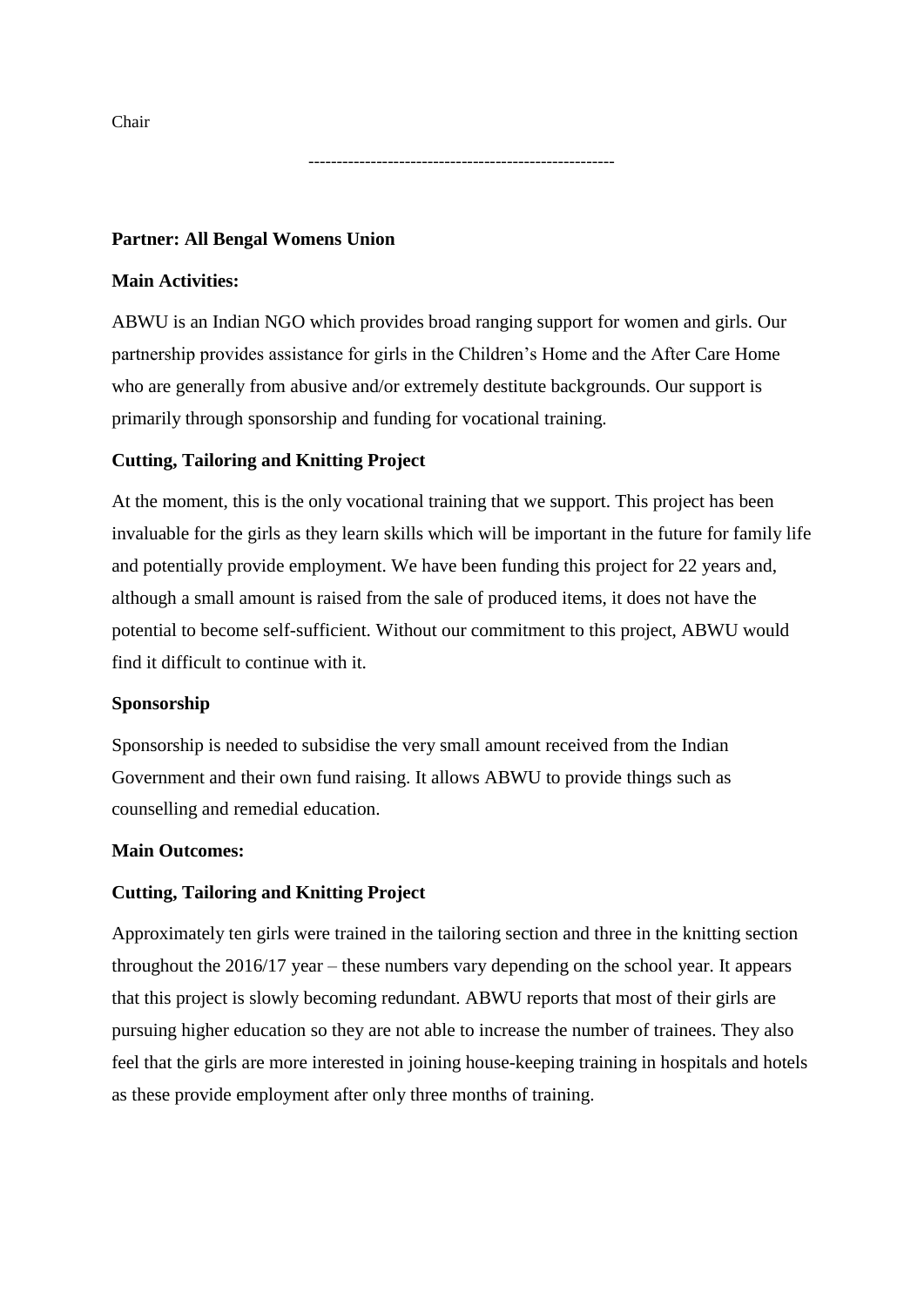Joy Handley has advised that she will be unable to continue her annual fundraising lunch. As this provides the bulk of funding for this project, we feel that this signals a natural ending to our support.

# **Sponsorship of 57 girls**

There are 45 girls sponsored in the Children's Welfare Home (CWH - under 18yo) and 12 sponsored After Care (ACH) girls. This is a reduction of eight CWH and one ACH girls sponsored last year as many were able to leave ABWU. There are six girls studying at tertiary level.

# **Status of project and partnership agreements:**

Sponsorship is an ongoing program. We are halfway through the Cutting, Tailoring and Knitting Program with current funding to March. Whether another year of this program will be supported depends on the amount of directed donations currently held. There will need to be discussion on disbursement of funds currently held for this project.

# **Summary of project financial assistance:**

| Date sent | Purpose                                         | Amount   |
|-----------|-------------------------------------------------|----------|
| 28/06/17  | Sponsorship 57 $\circledcirc$ \$228 (full year) | \$12,996 |
| 28/06/17  | Tailoring and Knitting VT Program               | \$2,750  |
|           | <b>TOTAL</b>                                    | \$15,746 |

# **Record of any complaints:**

Nil

# **Record of any child protection issues:**

Nil

# **Visits to and from partner**

Nil. Next visit Anne-Marie Maltby Dec 2017

# **Volunteer Activity**

Nil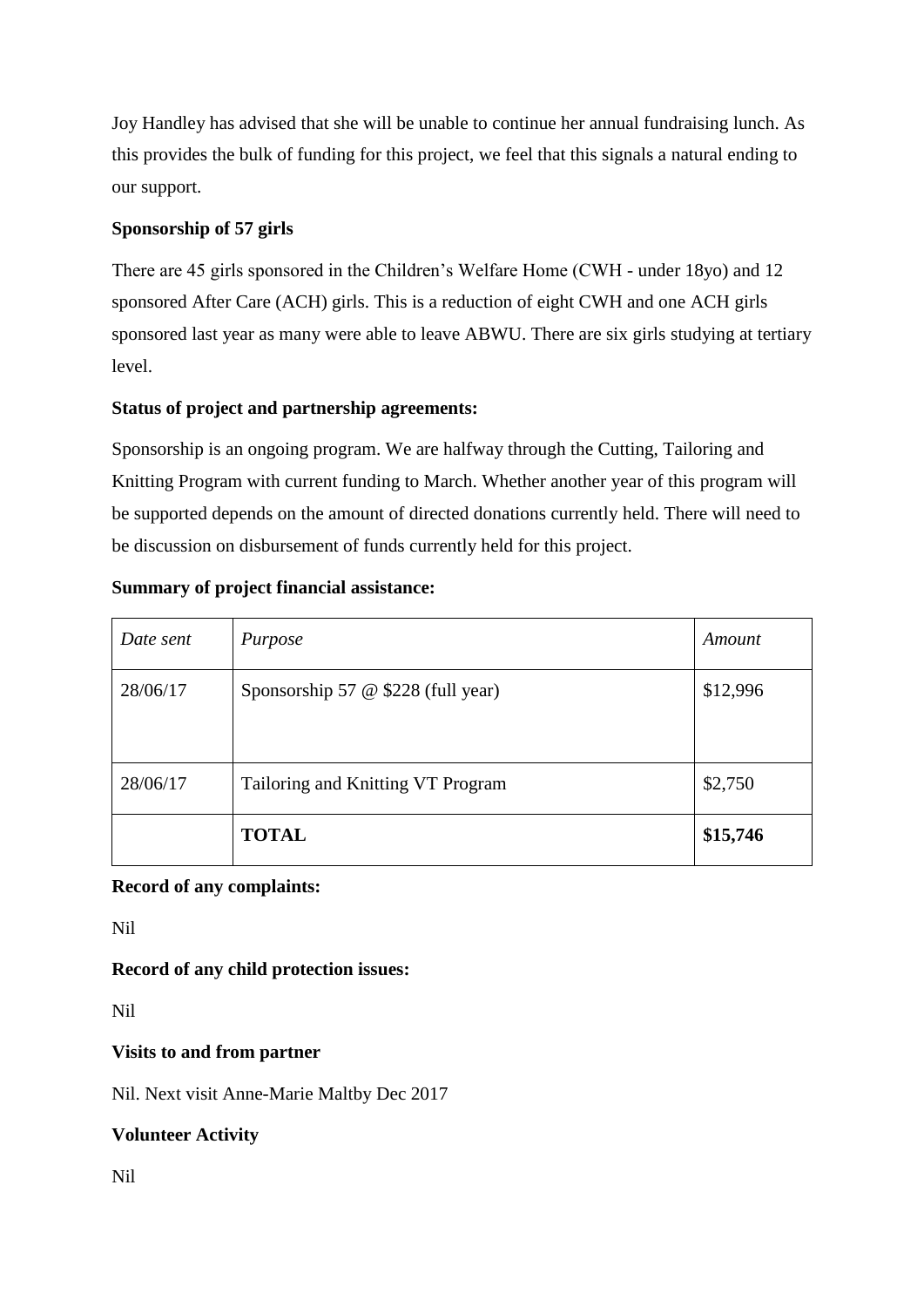#### **Director's Name:**

**Anne-Marie Maltby**

------------------------------------------------------

# **Partner:** Symbiosis Bangladesh

#### **Main Activities:**

#### *Jamuna River Development Project*

The JRDP is a holistic project focussed primarily on bringing groups of women together and providing basic literacy and life skills education. The groups usually remain together for many year and progress from receiving weekly training and intensive support from Symbiosis to being independent self-help groups that receive limited support to solve problems or develop new ideas when the need arises. Other aspects of the project include providing preschool education and supporting a primary school to provide teachers and education supplies. The location of the project is on a sand island in the centre of the Jamuna River that is subject to annual flooding and gradual movement due to erosion and deposition by the annual floods.

# *TTIS Technical Training*

The overall project is to establish groups to provide technical training to adults to assist them in developing income-earning activities. The overall project provides a range of projects including hairdressing, sewing, embroidery and computer training. Partners in Aid supports the groups for sewing and embroidery classes. The project runs in various locations including the on the island where the JRDP operates and Mymensingh. Participants are selected from very poor people who would not otherwise have the opportunity to receive training.

# **Main Outcomes:**

# **Jamuna River Development Project**

In order to improve the efficiency of delivery, the former Jamuna River Development Projects A and B have been combined by Symbiosis Bangladesh. Partners in Aid is now a partial sponsor of the larger project.

# *The detailed objectives of the project*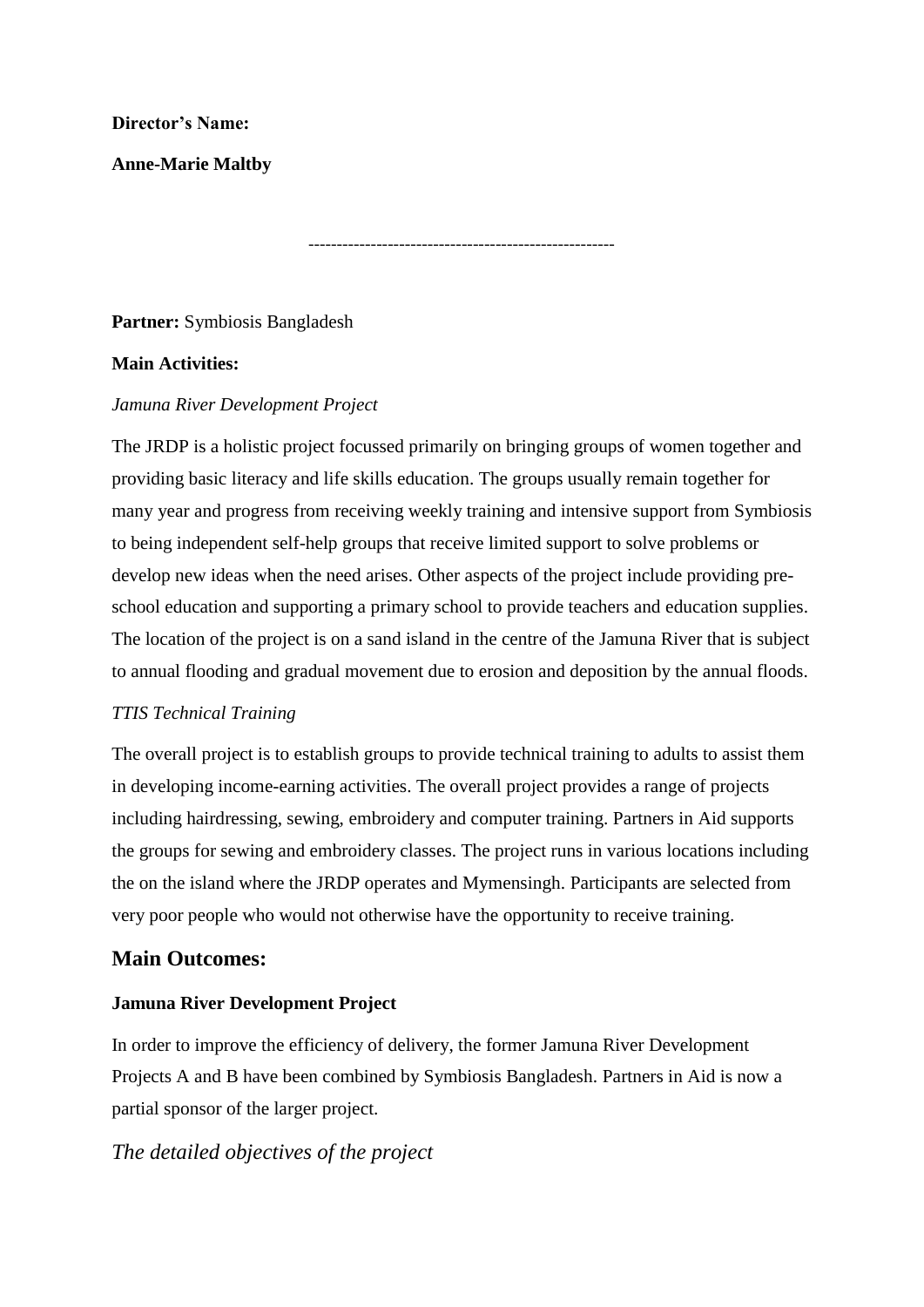*Objective 1–Participation and Cooperation***:** *Increase active participation and capacity to work cooperatively of 1273 participants (female-1221 & male-52) for the common good.*

All of the 2016-17 annual targets were met on this objective. For example, 45 Sustainable groups assessment were completed through Sustainable Capacity Indiex in a participatory way. As per assessment record 39 sustainable groups are in advance level with score 80%. 6 sustainable groups are in weak level with score below 50%. Those groups require some assistance of SB staff and UC members. An example of a weakness is that the groups are not yet able to monitor their own financial performance, which weakens the ability to run a viable microcredit system within the group.

*Objective 2 Literacy and Education: Raise literacy levels of the group members (female) and integrate 308 children into mainstream education.* 

All targets were met on this item except some monitoring visits for pre-schools in the 2016. The exact reason for this is not known, however the rate of monitoring in 2017 is back on schedule. It is possible that the pre-schools were impacted by the annual floods in the first quarter of 2016/17.

*Objective 3 – Income security and growth: Increase savings of 1273 group members and involve 85 new members in income generation capacity of group members.* 

Training sessions on Income Generating Activities were held for 4 groups of 20 people and around 80% of the attendees have made progress towards starting IGAs. 20 women undertook sewing training, while 19 women from have purchased sewing machines in the past 12 months.

*Objective 4 – Health and Nutrition: Improve mental and physical health and wellbeing and reduce vulnerability to sickness of 1273 direct members and their children.* 

20 new sanitary latrines have been installed. Seeds for vegetable gardens were distributed to 20 families prior to the annual monsoon in preparation for establishing new vegetable gardens.

*Objective 5 -Social and Environmental Awareness: Increase awareness of 1273 direct members & 552 primary and pre-school children regarding important social and environmental issues.* 

A further 500 people have received some awareness raising sessions on a range of social, disability and environmental issues.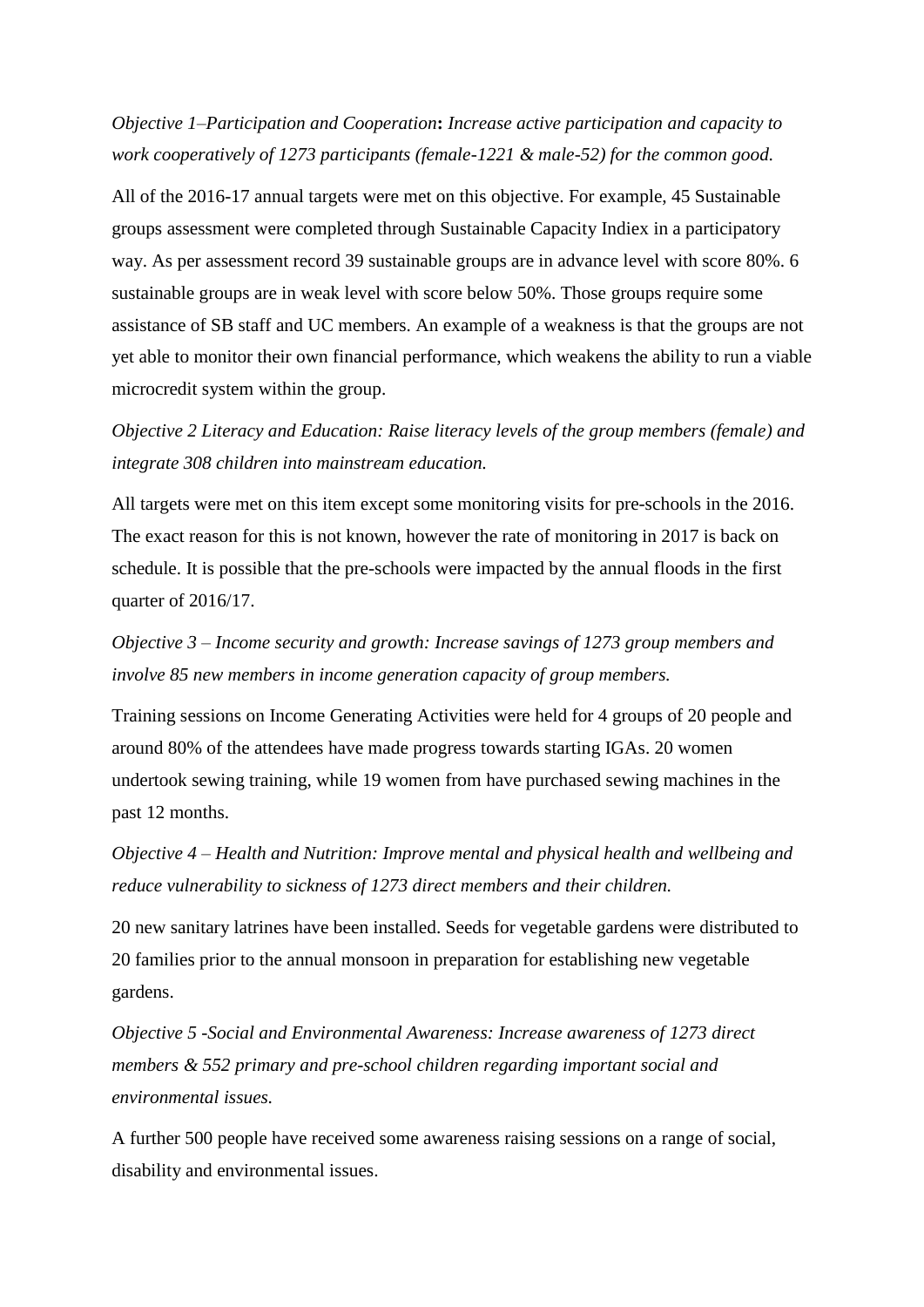In summary 14 'sustainable groups were judged to no longer need the assistance of field workers and have exited the project having been supported for 9 years, while 6 primary groups have graduated to become sustainable groups. A total of 13 primary groups were operational. This foreshadows an ongoing need for support of the more recently established groups.

#### **TTIS project**

*Objective- 01:* T*o impart vocational skill in sewing/tailoring, embroidery, block batic and for making quality garments products in selected areas.* 

Overall about 300 people have received training, with basic sewing training continuing to make the bulk of the demand. The small targets for embroidery and advanced garment making were undersubscribed. About one third of trainees have bought sewing machines. They are working and contributing income for their family BDT 500-1000. As circumstances permit it is likely that more will seek to get sewing machines.

*Objective-02 Increase capacity of the group members in order that the self-help group/representative committees will function as CBO without the need for project involvement.* 

Like the Jamuna River Project, women involved in the TTIS training are also joined into community groups to provide mutual support and life skills training. There are around 70 groups in total formed over a number years and 9 of these are now operating with a great degree of independence.

*Objective- 03: To improve the socio-economic condition and health status of the people (290) and their family members.* 

80% of women who have received sewing training have also taken to practicing improved health and nutrition activities for their families following awareness sessions. 20 new women have completed sewing courses.

#### **Status of project and partnership agreements:**

Jamuna River and TTIS agreements operate on a 3-year cycle. JRDP commenced a new cycle in July 2015, while TTIS commenced a new cycle in July 2016. Contact has been made with Symbiosis Bangladesh about the next steps for the JRDP. A new partnership agreement was signed in March 2015.

#### **Summary of project financial assistance:**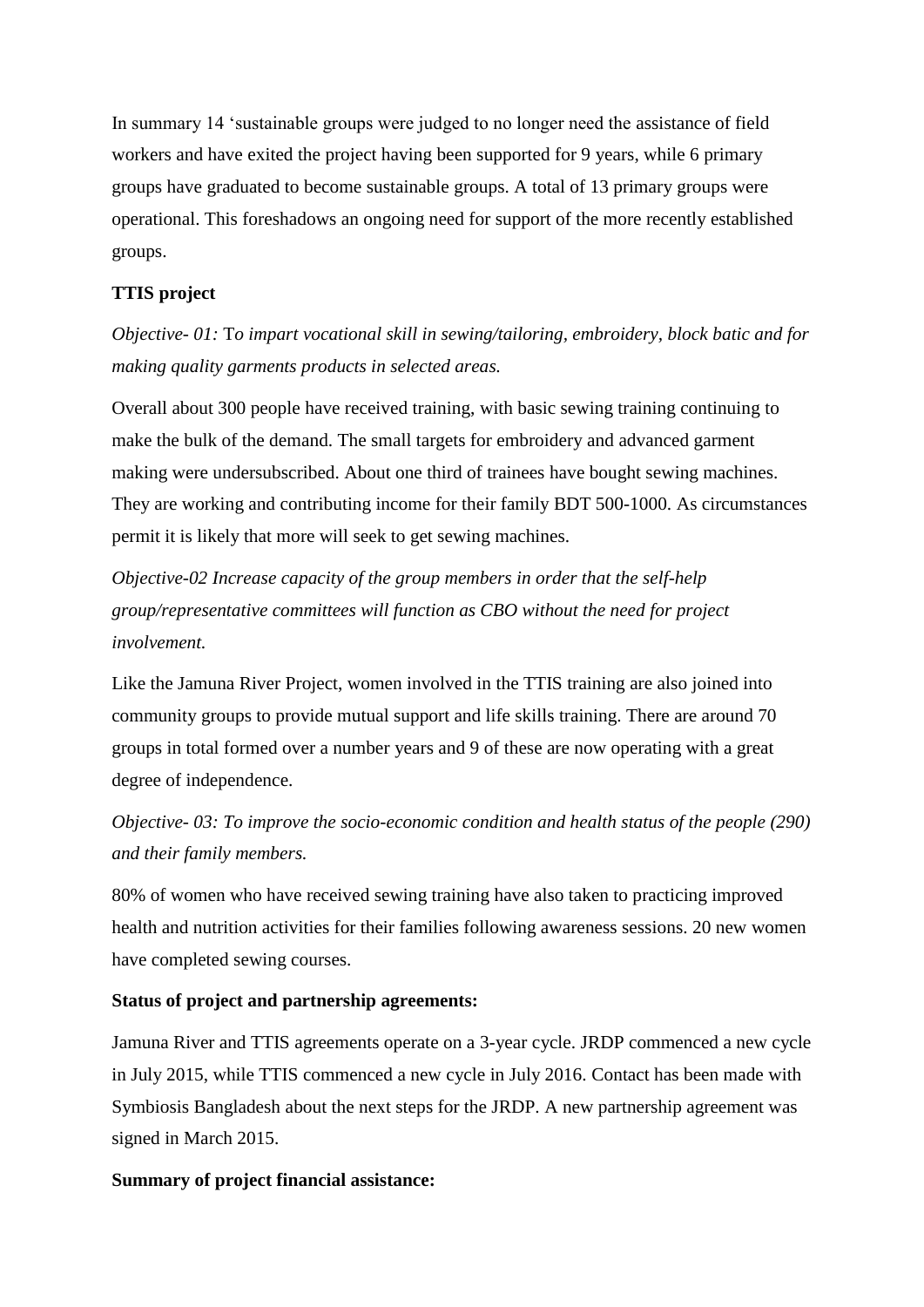| Date sent | Purpose      | Amount   |
|-----------|--------------|----------|
| Aug 2016  | <b>TTIS</b>  | \$6,450  |
|           | <b>JRDP</b>  | \$10,500 |
| Mar 2017  | <b>TTIS</b>  | \$6,450  |
|           | <b>JRDP</b>  | \$10,500 |
|           | <b>Total</b> | \$33,900 |

#### **Record of any complaints:**

No complaints were received from donors, partners or recipients during 2016.

#### **Record of any child protection issues:**

No child protection issues were raised during 2016.

#### **Visits to and from partner**

No formal visits occurred during the previous year. DFAT have raised the travel warning for Bangladesh to "reconsider your need to travel" for westerners. This makes visits somewhat problematic. With the need to review the Jamuna River Project in 2018, an evaluation visit may be made in early 2018 conditions permitting. It is anticipated that two Symbiosis staff will attend the 2017 AGM.

#### **Volunteer Activity**

The activity in Australia on the project have continued to focus on trying to establish a program to sponsors women's groups in Bangladesh as an alternate means of raising funds. Discussions were held with Jeff McLintock of Symbiosis International, and former Partners in Aid project coordinator Roger Hughes, who has joined the Projects Committee of the Board to provide his expertise and insight. A presentation was made by Graham Moore to a the Stonnington U3A group of around 15 people to help raise the profile of the partnership.

# **Director's Name:**

Graham Moore

------------------------------------------------------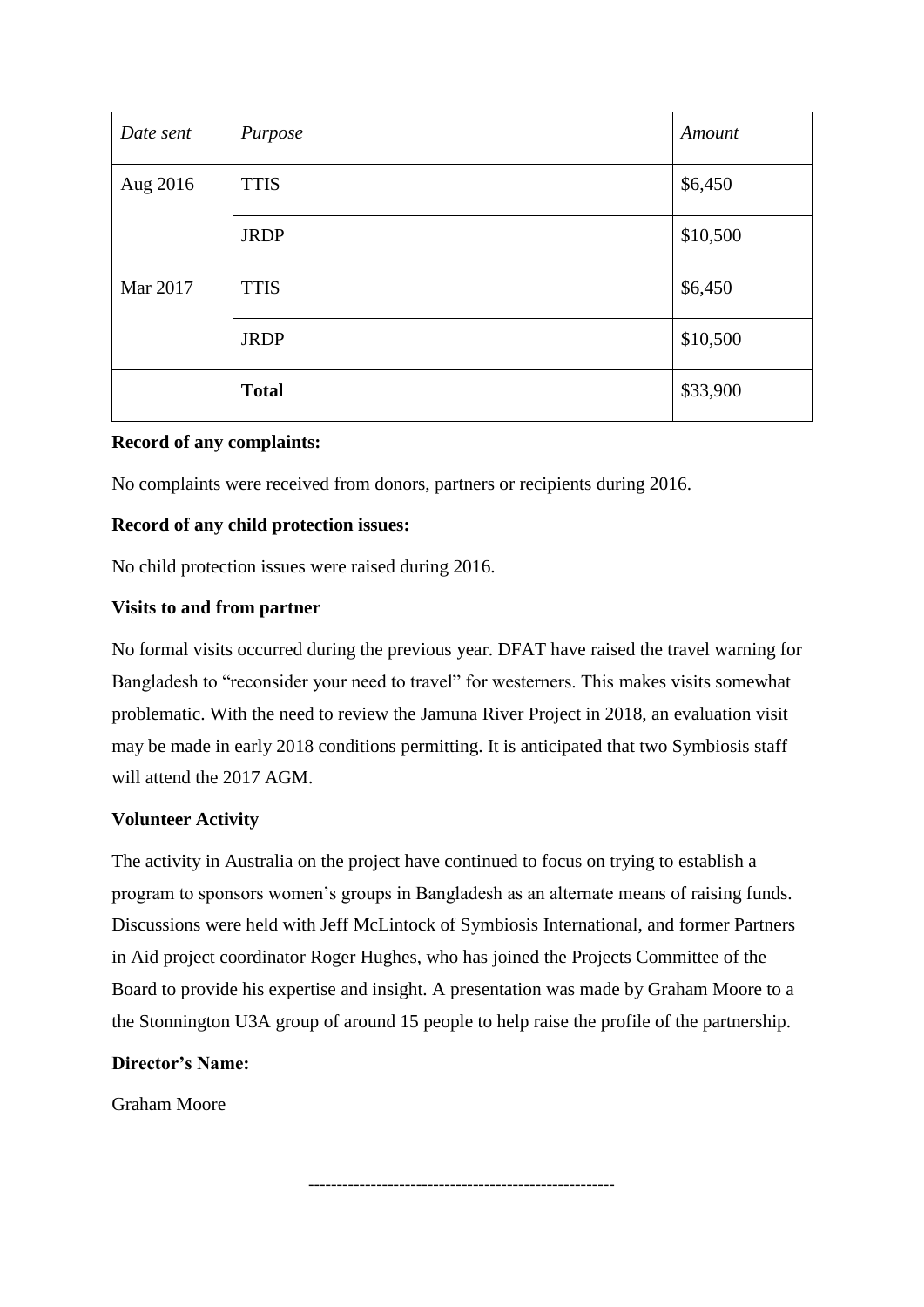Partner: SEDS - Social and Education Development Society

**Main Activities:** Watershed Management, Low Carbon Farming

# **Main Outcomes:**

**Watershed Management**: improved water retention, groundwater replenishment, increased vegetation

**Low Carbon Farming:** safer, non-toxic farming practices, improved soil quality, higher crop yields, cooperative work between farmers leading to leverage for loans etc, eventually income from CERs.

# **Status of project and partnership agreements:**

*Watershed Management*: Partners in Aid is in the second year of a 5-year agreement with SEDS for tank desilting each year in 2-3 selected villages.

*Low Carbon Farming:* The 3-year agreement with SEDS ended in June this year and currently we are not funding this project at all.

# **Summary of project financial assistance:**

| Date sent | Purpose            | Amount   |
|-----------|--------------------|----------|
| 28/10/16  | Tank desilting     | \$30,000 |
| 26/5/17   | Tank desilting     | \$6,240  |
|           | Low Carbon Farming | \$13,500 |
|           | <b>Total</b>       | \$49740  |

# **Record of any complaints:**

None

# **Record of any child protection issues:**

None

# **Visits to and from partner**

3-12th August 2017 Amanda Stone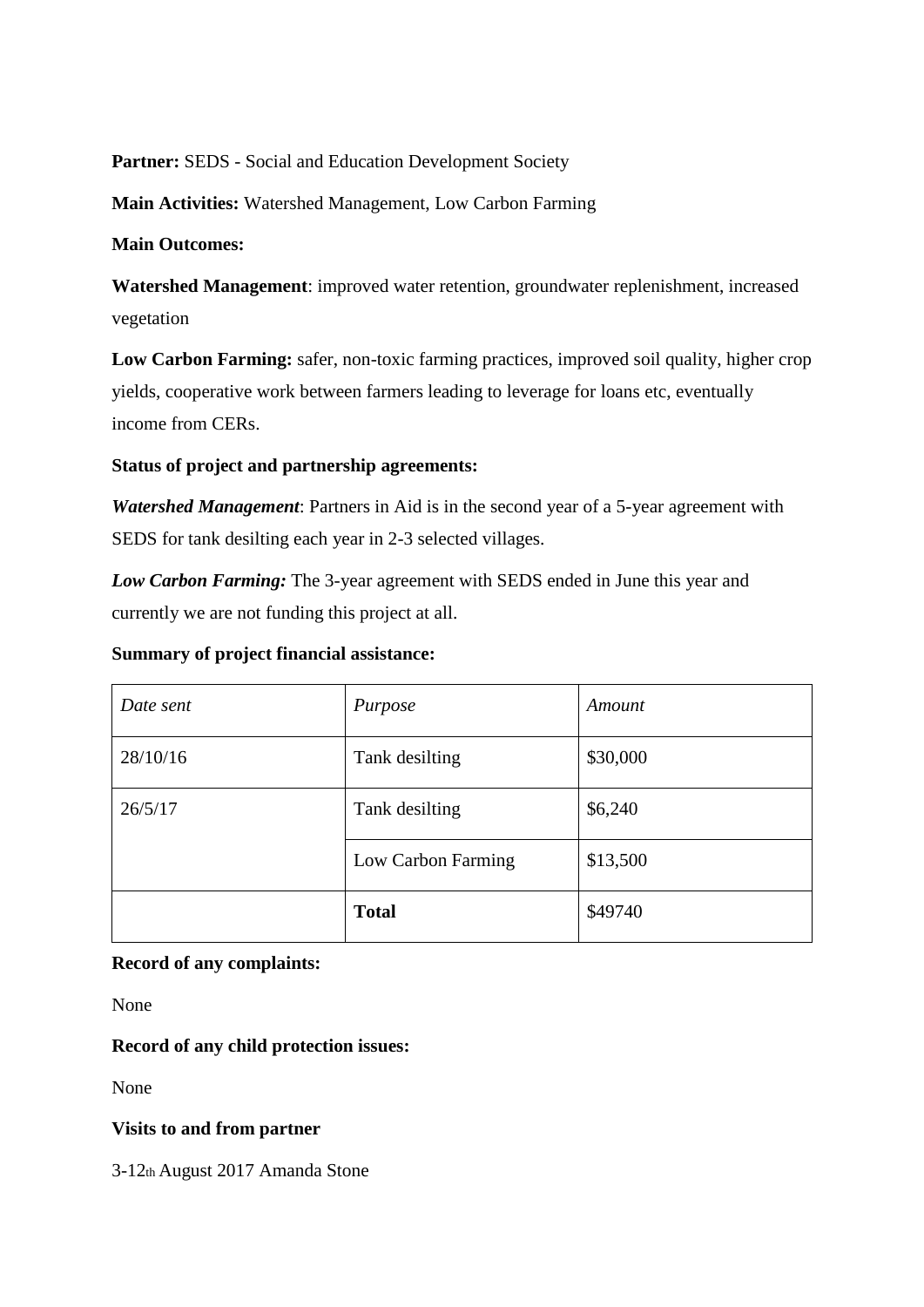#### **Volunteer Activity**

 $N/A$ 

#### **Director's Name:**

Amanda Stone

------------------------------------------------------

#### **Partner: SEDS (Social Education and Development Society), India**

#### **Program: Child Sponsorship**

Notes - Lyn Pickering is a Director of Partners in Aid and Co-ordinator for the Child Sponsorship Program through SEDS in India since 1994 when the program was commenced. Ian Pickering has been a Director since 1992 and is retiring this year. He was for more than 15 years the Director responsible for the project work at SEDS, and since 1992 has held a strong interest and excellent understanding of the overall project work at SEDS, and continues to do so.

During those years, he prepared all of our successful submissions to AUSAID when funding from that source was available to Partners in Aid. Ian and I have both continued to "wear two hats" in India. It was Ian's first visit to SEDS, India to visit the project work, that put him in touch with friends in Rotary and this have proven very worthwhile, with many significant Matching Grant projects undertaken through those connections since 1994. Projects ranging from village tanks for a community, school supplies for students, computers, desks, immunisation programs, health care, bicycles for girls to enable them to ride to school. The one ongoing project included with much of the above work was the many borewells constructed for communities who had no village supply of clean drinking water close by. Carrying out voluntary work with Partners in Aid/SEDS and with Rotary has never been a conflict of interest In fact it has proven to be a positive benefit to the sponsored children, as our Rotary friends arrange for Doctors ie GP's, Dentists, And Eye Specialists to attend a day Health camp at the SEDS campus for the sponsored children each year. The Doctors were also responsible for the rubella immunisation for older girls and MMR injection for all the younger girls, and the boys on the sponsorship program. Several rubella immunisation programs over three years saw 800 secondary girls, and University girls and some young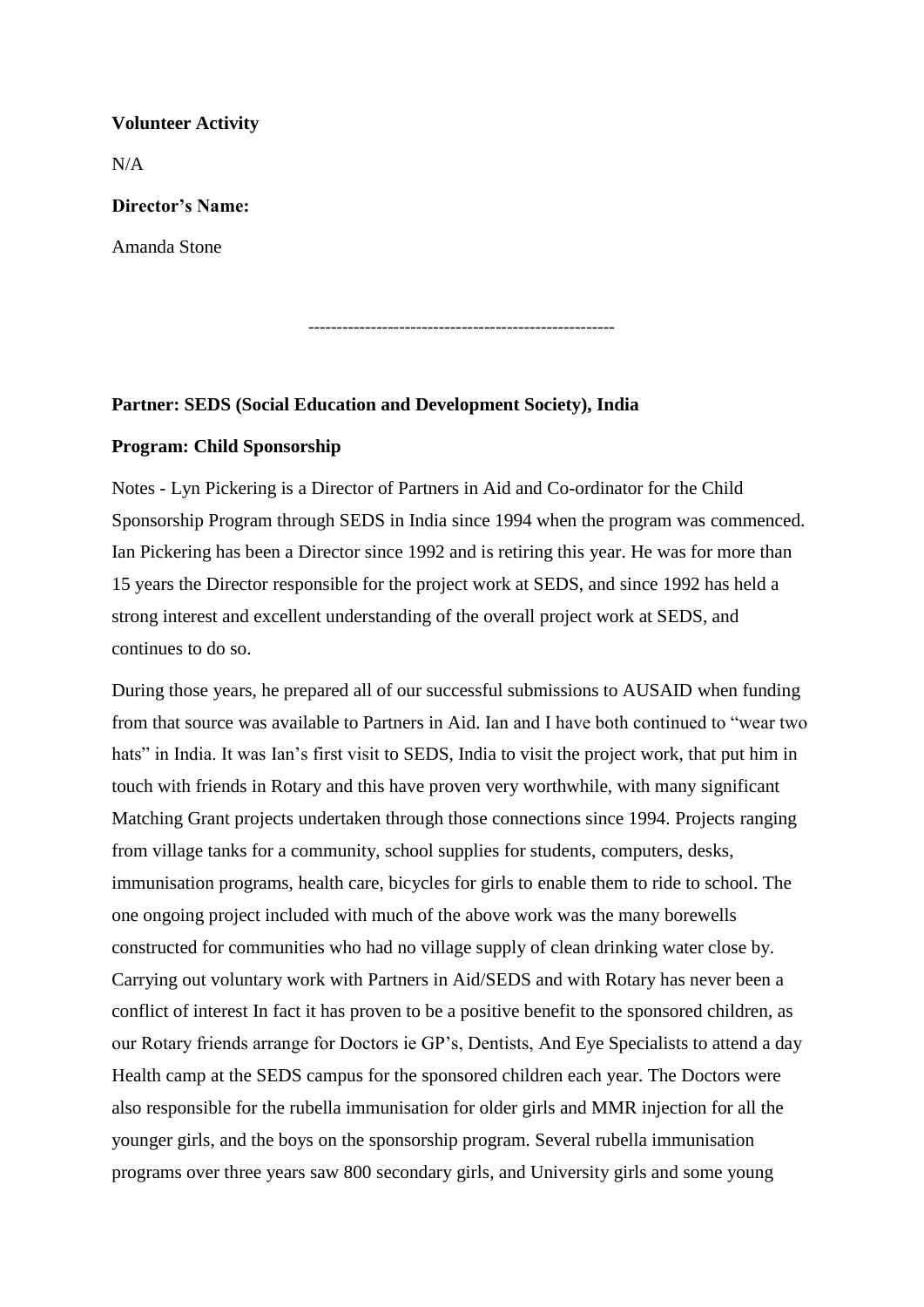married teachers in the area receive the rubella vaccination. SEDS workers have also been involved over several years with the world wide Rotary Polio immunisation program, by taking the message out to the villages where SEDS operate. NGO's around India were all approached by Rotary International to support this later program.

This past year we again visited SEDS, taking our self- funded visits to 19 and 20 respectively. Our trips have ranged from two to five weeks each time, with all the villages over a 90km x 60 km area of project developmental work being visited.

Primary and Secondary schools have received many visits during that time, often as part of project visits, with particular interest on each visit related to the area of tank desilting or other project activity. These new tank desilting areas became the source of new child sponsorships, and health care activities in the communities, thus making it a more holistic approach to community development on SEDS part.

With our extended time spent at SEDS, the visits have enabled us to understand the geographical area well and gain a good understanding of the work. Apart from the child sponsorship, and schools and project activities which included tank desilting and low carbon farming, speaking with the families and meeting new children seeking sponsorship is always rewarding. This continues to benefit us with our understanding of processes, which change from time to time.

Education in India, particularly throughout Andhra Pradesh and the SEDS area where we spend time has changed significantly since 1995, and students are now being encouraged to remain at school beyond Year 10. In the early days of the program, girls were removed from schooling at the end of Year 5, so we worked out strategies to keep them in school to Year 7, then 10. Now the girls are expecting to study further, and are not being married off by their families early, something the families and the Government are supporting. This is a big win for the girls, and the boys are also seeing the benefits of passing and aiming higher than a Year 10 Fail certificate so they could get a drivers licence.

This year we were again invited to speak to a local group for an update, and to hear more about their sponsored children**.** We are available for small or large groups to talk about child sponsorship and project work in India, and where possible will travel.

**Main Activities:** SEDS – Child Sponsorship program which commenced in early 1995 after my first visit in late 1994 to India and Ian's second.

#### **Main Outcomes:**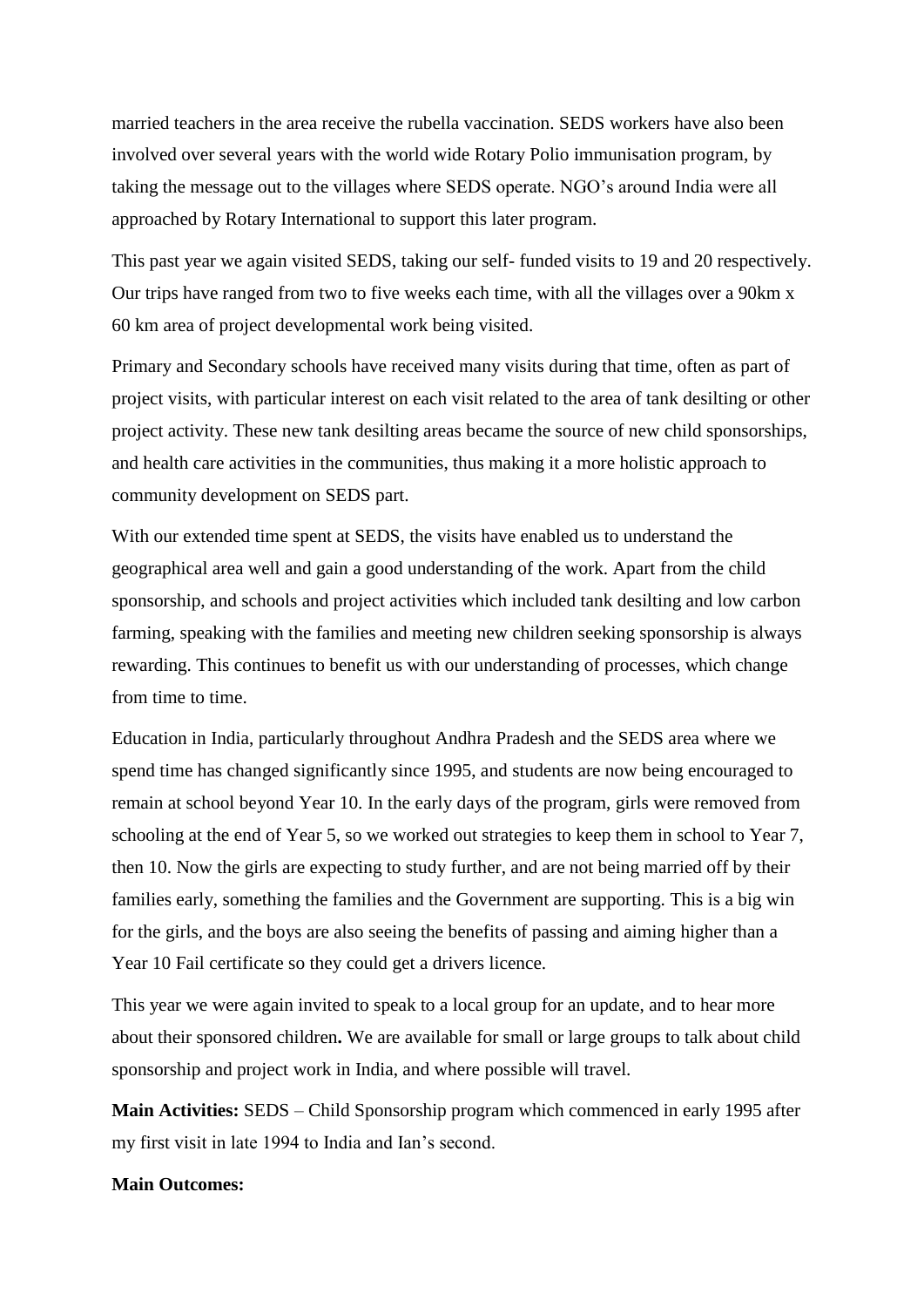1. 550+ students have been involved in the program

2. Many of these students have completed their studies to Year 10, with a number of early exits, mainly due to relocation, and a few in the early days showing lack of interest.

3. Over recent years a Year 10 pass has become the normal expectation with some very good results at this level. 30 students sat Year 10 exams this year with one fail. Sravani topped the Mandal, a very large municipal area. Sravani came from a small village which did not have a high academic achievement rate so this was a remarkable success for her.

4. A number of past students have continued on to University achieving very good results. The majority of exit Year 10s this year expressed a desire to study further.

5. Engineering and Information Technology degrees continue to be the preferred area of study for many of the students.

#### **Status of project and partnership agreements:**

We have 194 students on the program, ranging from five years of age to 16. CEO Manil Joshua is well aware of Australian requirements regarding the protection of children and has been open to all discussion on the topic, introducing a number of changes to fit the way SEDS operate overall, not just in terms of Child sponsorship.

#### **Summary of project financial assistance:**

Last year the Board made the decision to increase child sponsorship from \$240 to \$260. An optional \$20 per students is requested to cover the cost of a new set of clothes. This annual present came from many requests for donors to recognise either a birthday or Christmas. As this is not practical in terms of time and management, the idea to have a present once a year came about. Late December or early January at the monthly session at SEDS for all sponsorship children became the time. New clothes are an acceptable gift to the families, and are a welcome gift.

#### **Funds are sent twice a year.**

\$260 per student = \$50,440 of which 90% is sent to SEDS for the students \$20 per student for a present = \$3,880 of which 100% is sent. The medical fund for students generates funds from donors and 100% is sent.

The World Food Day dinner organised by the Pickering family raised \$18,000 this year for SEDS project work, thanks to our generous supporters.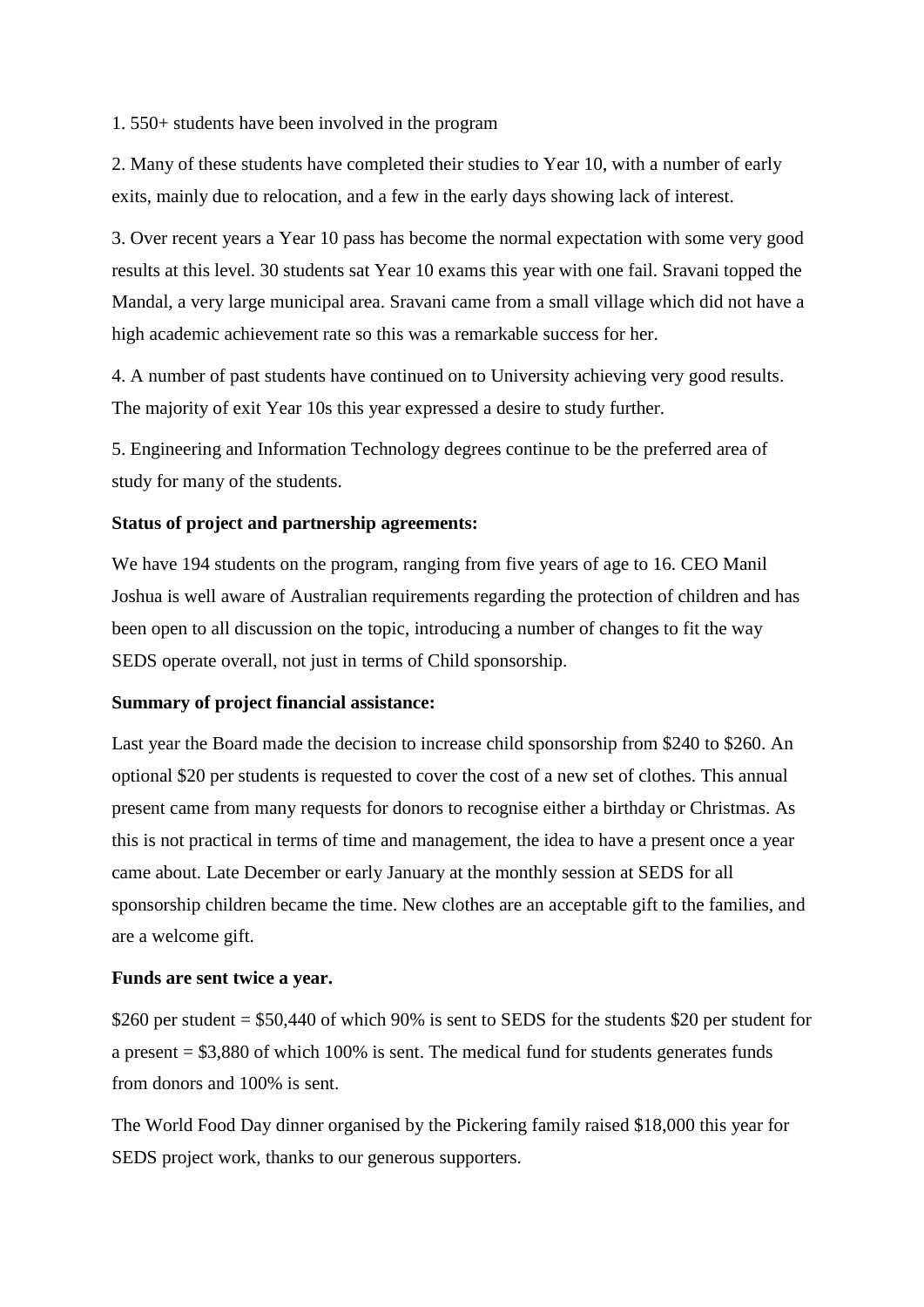There is Vocational Training program at SEDS for young women from 16 to approx. 30. They learn basic skills, and some remain working for Lilani at SEDS, producing clothing, mats, pillow cases, embroidered items, recycled bags. The women also make the new clothes given to the sponsored children each year, as well as school bags and school uniforms. Some of the women purchase a sewing machine and then work from home in support of their families. I have been buying these items and bringing them back to Australia, and selling them at our World Food Day dinner or elsewhere, at no cost to Partners in Aid. Money raised from the sale of items is for the sponsored children's medical fund.

# **Sponsorship supports the following**

- School books
- School fees
- School clothes and shoes
- Monthly visits to the SEDS campus for activities, including cultural, craft and sporting activities, and at least one Health Care camp each year.
- Medical funds to cover minor dental treatment, glasses, creams and other necessary items as determined by SEDS.
- Set of new clothes is given to each child at the first monthly meeting held at SEDS for all the students. This is funded separately from the child sponsorship and is listed as optional on invoices. Not all people pay the extra \$20, however funds are received by other donors wishing to help a child in a smaller way, so no child misses out on the annual gift of clothes.

# **Record of any complaints:**

Nil. CEO Manil deals with all issues, and consults with me if and when necessary. Nothing of a negative impact has occurred in 2016-2017 requiring follow up on the part of Partners in Aid.

# **Record of any child protection issues:**

Nil, SEDS are very aware of Australian laws. Discussions on this topic are held during each visit to keep the topic relevant and up to date.

# **Visits to and from partner**

3 weeks in August 2016 Directors - Lyn and Ian Pickering

# **SEDS, India**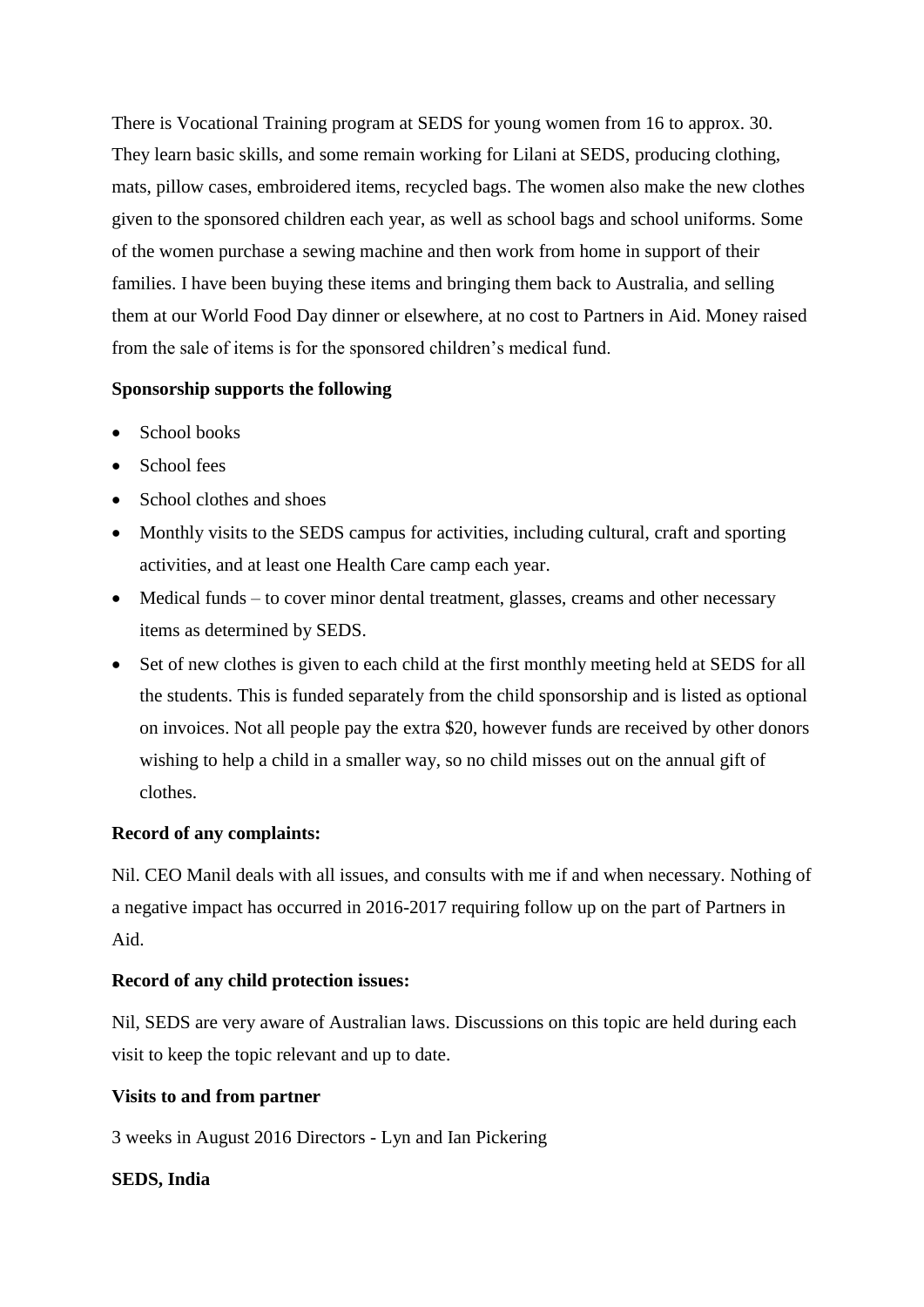Manil Joshua is the CEO for SEDS and oversees the management of all project activity, and the child sponsorship program for 194 children Rasool is the Sponsorship Support officer.

#### **Sponsorship and School visits**

As our visits are up to one month at a time, I am able to spend considerable time in the office discussing the sponsored children and looking at SEDS records of the children.

Rasool has a very good understanding of Partners in Aid requirements, his record keeping is very good, and he is a great communicator, so our meetings and discussions in the office are helpful for both of us, as we can check SEDS and Partners in Aid records, and talk freely about the children and the program. Over recent years, I have also been able to take part in the interview process for children who have been recommended for sponsorship. This can at times be a lengthy process, but also a rewarding one for me to meet the children and their families. This is not made onerous for the family, but it is a necessary way to gain a good understanding as to why the family may want a child to be on the sponsorship program. Following on from the interview, there may be further questions. A visit to the home village and the school can often assist the process.

The Principals and the schools are always welcoming, (with one exception, and he was moved on!!) by the Government. These visits give us a better insight into the programs at the schools, and the areas the younger children come from to attend the larger Secondary schools.

Another successful year for the students. Each year the students prepare a Christmas card for their donors, though this is not a time of the year for their celebrations. They do recognise that their donors look forward to receiving the Christmas cards they have made. Thanks are due to our sponsorship donors who support the students with the gift of education.

**Director's Name:**

**Lyn Pickering**

------------------------------------------------------

**Partner: Sinangpad Association, Inc**

**Main Activities: Sinangpad Healthy Village Project (SHVP)**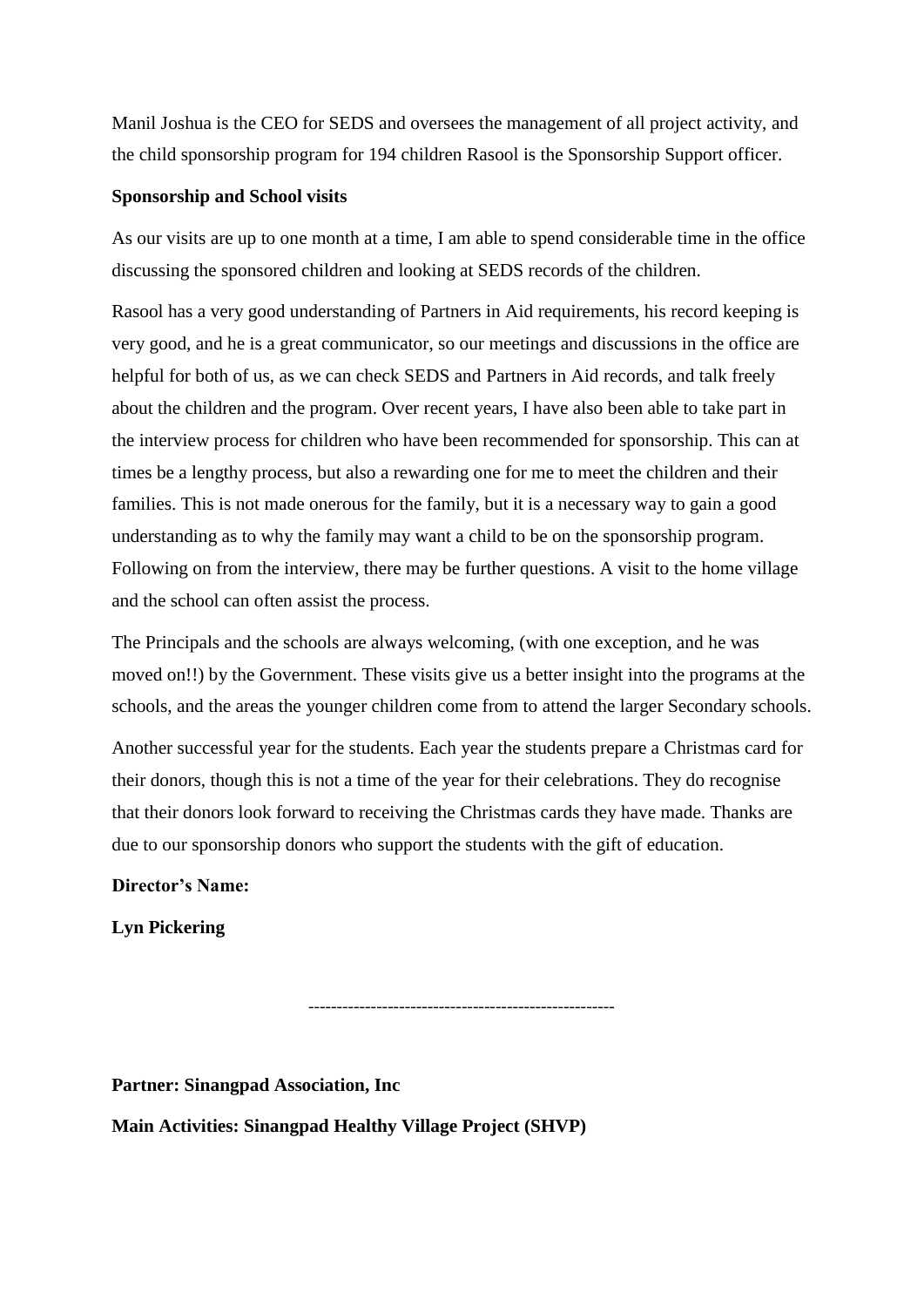This year the SHVP celebrated its 10th anniversary. Although the outcomes of the project have varied from community to community, the overall goals of the project have remained the same throughout these 10 years, namely:

(1) to enhance the capacity of people living in isolated rural villages to reduce the incidence of environment-related diseases among themselves by enabling them to create a village environment that has fewer health risks, by:

(i) encouraging healthy behavior at the household level, and

(ii) helping villagers to diagnose local physical barriers to good community health and well-being (e.g. lack of latrines, lack of pig pens, poor drainage, etc) and facilitating initiatives at the community level to remove these barriers.

(2) to enhance sustainability of community health development through Local Government Unit-National Agencies-NGO-Community partnership.

The core overall strategy for achieving these goals is:

(1) the conducting of Community Health Development training for representatives of each household in each village that expresses an interest in participating in the SHVP;

(2) training of Volunteer Barangay Sanitary Inspectors to be able to identify and recommend how to resolve, wherever possible, local environmental risks to health in their own villages;

(3) helping participating community to develop an action plan in which residents take responsibility for reducing identified local health risks themselves (including organizing a core village group to oversee implementation of this plan);

(4) where feasible and appropriate, funding of simple proposals submitted by villages for money for the purchase of construction materials to enable village members to build simple infrastructure needed to remove barriers to changing unhealthy behavioural practices (e.g. open defecation, allowing pigs to roam freely where children play on the ground).

(5) monitoring communities' progress towards implementing their action plans and providing support and mentoring wherever needed, and

(6) working with Local Government units to encourage their participation and support of SHVP community efforts.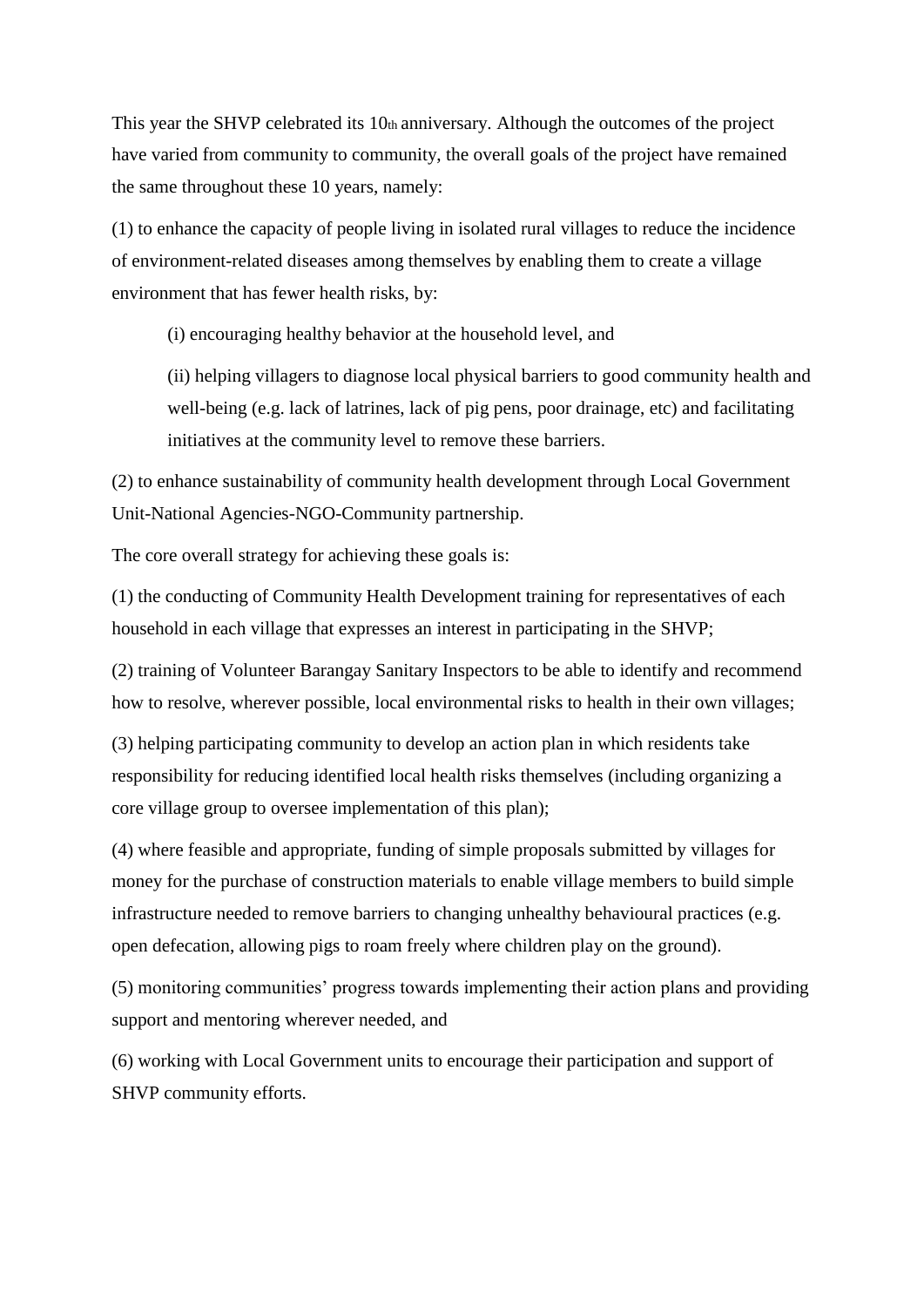Key to the implementation of these strategies is community engagement at all times, acknowledgement of communities' own definitions of their priorities and flexibility in helping communities respond to their unique physical and social environment.

#### **Main Outcomes:**

Note: *Barangay* is the Filipino word for a geographically defined community.

Over the last 10 years, over 60 communities have participated in the SHVP, most of which have made sustained improvements to at least some aspects of their environmental sanitation. This year, Community Health Development training was carried out in 3 villages which had not previously participated in the Project. Training revision was also carried out in one village in which training had already been carried out, but with relatively little obvious impact. In all a total of 480 people participated in these trainings. Community action plans were developed in each of the four communities. Two of these communities have subsequently submitted proposals for materials to enable some of their households to construct sanitary toilets. Both these proposals have been funded. Three more proposals from other communities have been approved and will be funded out of next year's budget.

A training in leadership/team building was carried out in one village where requested. A training course was also held for Volunteer Barangay Inspectors, which included volunteers from a number of villages. An exposure trip for 15 volunteer health workers from one municipality was also carried out to enable them to observe best practices in that municipality, looking, *inter alia,* at general waste management schemes and the community developmental processes involving health workers and community participation.

An assessment was made of progress in implementing action plans in 10 other communities, the assessment involving mentoring as well as monitoring.

The Sinangpad Association also participated in a number of government and other meetings to increase awareness of, and encourage adoption of, the healthy village approach wherever relevant.

This year, the Sinangpad Association also initiated a parallel project for the provision of school toilets and wash basins in those communities participating in the SHVP which have a school with inadequate toilet sanitary facilities. We are grateful to the Rotary Club of Hawthorn for funding the first school toilet for this new project.

#### **Status of project and partnership agreements:**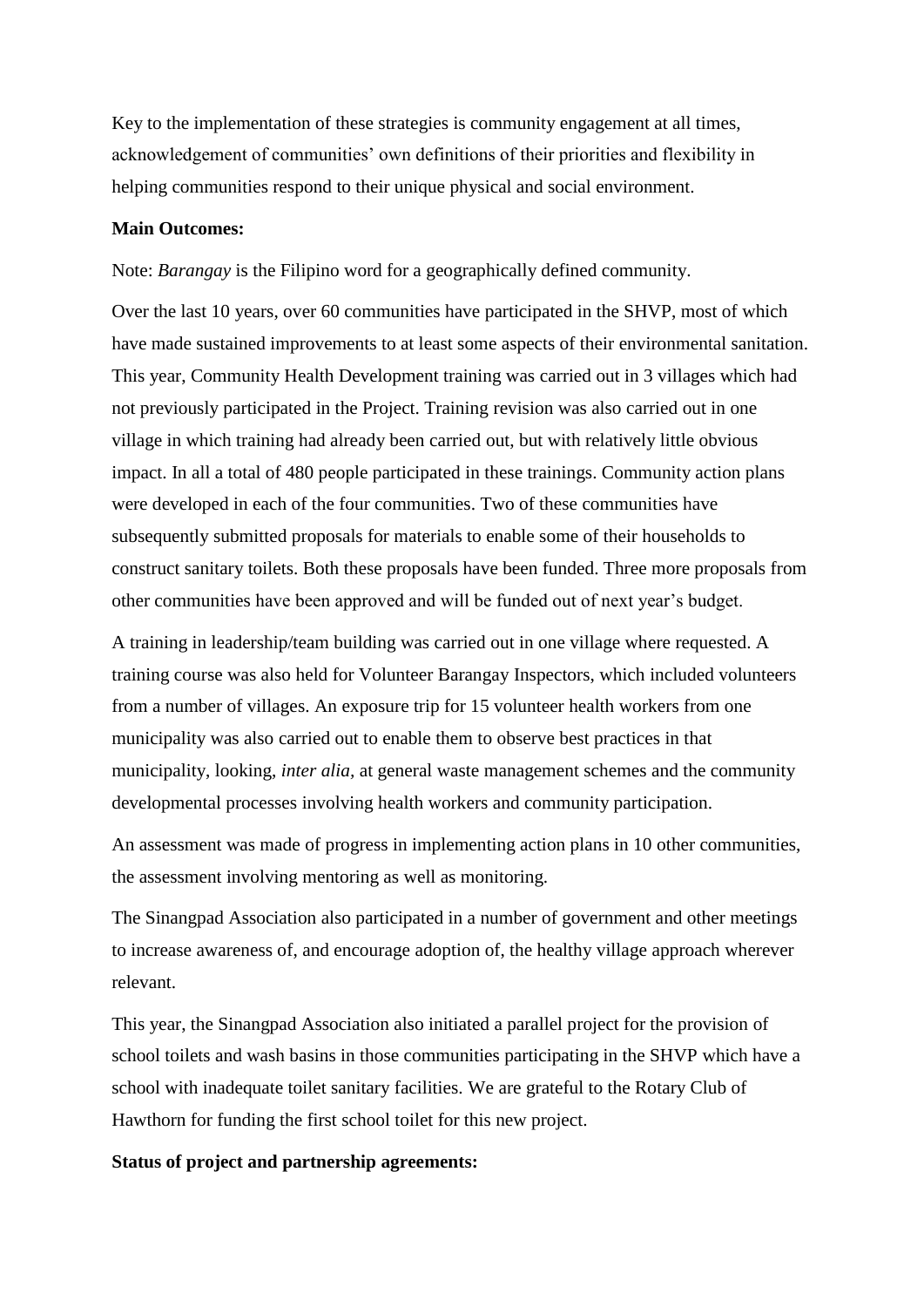# Ongoing

#### **Summary of project financial assistance:**

| Date sent | Purpose             | Amount   |
|-----------|---------------------|----------|
| 28/6/2017 | <b>Funding SHVP</b> | \$13,470 |
|           | <b>Total</b>        | \$13,470 |

# **Record of any complaints:**

None

# **Record of any child protection issues:**

None

#### **Visits to and from partner**

August 2017 visit to Kalinga by Cecily Neil

# **Volunteer Activity**

The activities of the Sinangpad Association are all carried out by trained local volunteers.

**Director's Name:** Cecily Neil

------------------------------------------------------

#### **Treasurer's Report**

# **Andrea Pickering - Treasurer**

I am pleased to report that our normal donor income in the 2016/17 year has increased from last year. We were very fortunately to receive a significant bequest last year, however when this is removed from the comparisons, we had a \$23000 increase this year.

As always, I am really enthusiastic to report on our administration % for the year. Our stated goal is to ensure we keep our administration costs below 15%, and this year has seen the % (including travel) at 8.09% (excluding interest income). With the removal of travel costs and